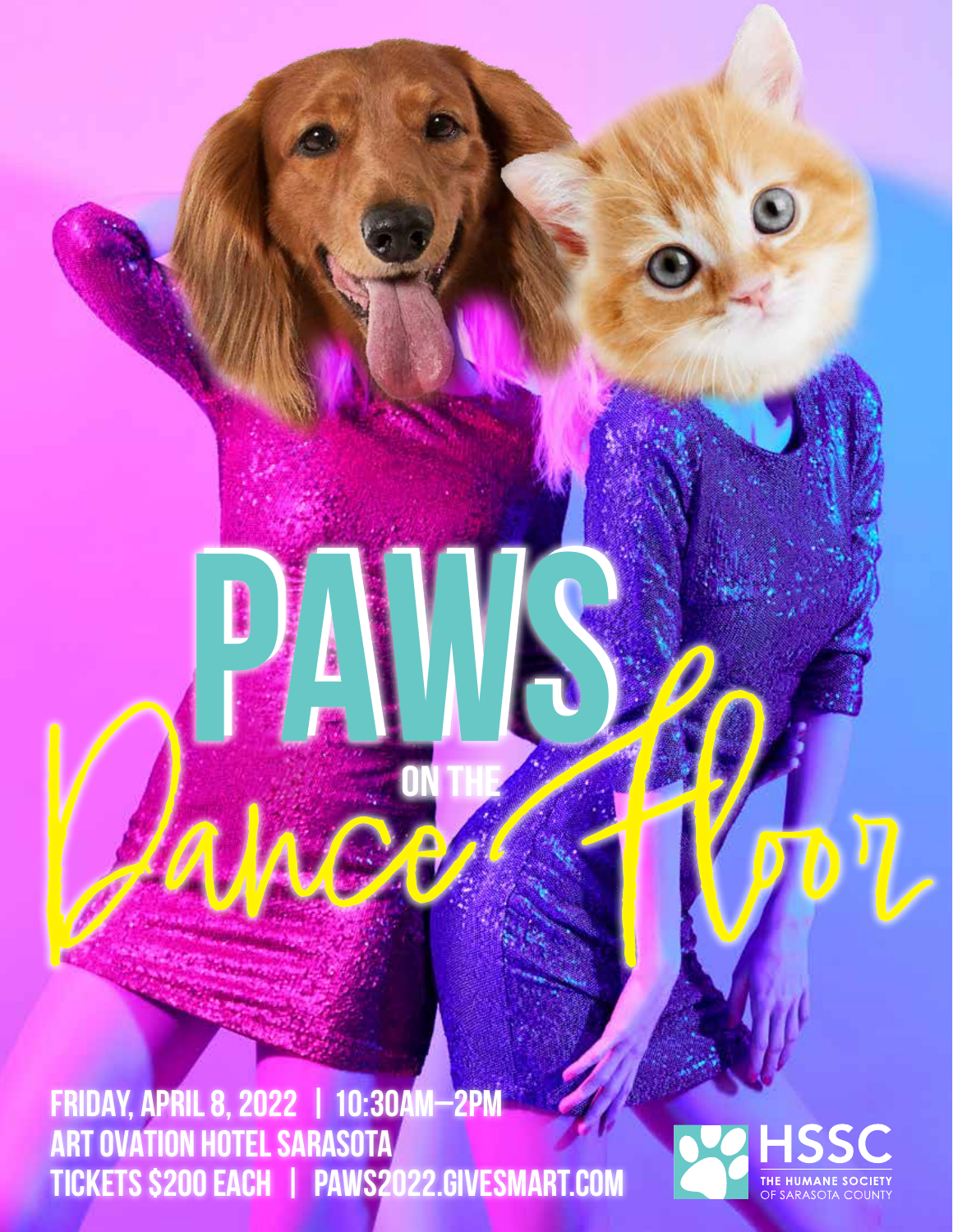

**AFTER A TWO-YEAR HIATUS, WE'VE GOT OUR GROOVE BACK!** The Humane Society of Sarasota County returns to Art Ovation Hotel on **FRIDAY, APRIL 8,** for our sizzling-hot signature luncheon, Paws on the Catwalk. Only this year, it's not a fashion show or an art walk. We've got rhythm in our soul and a swing in our step, so we're calling it **"PAWS ON THE DANCE FLOOR."** You can expect a high-energy dance party vibe with music and performers spanning the decades and genres. We'll have all the elements you expect from Paws: animal-themed shopping, exclusive HSSC swag for purchase, sumptuous cocktails, a tasty lunch with a decadent dessert, a fabulous live auction, and—of course—lots of adorable cats and dogs. Maybe you'll even take home a new dance "pawtner!" We also have some fresh twists we think you'll dig, like a viral dance challenge featuring our certified Hot Guys. Instead of the traditional all-white dress code, go platinum with your attire and dress like your favorite musical era or genre. **DOORS OPEN AT 10:30AM.**

If you're not a party animal, don't worry: no singing or dancing required. But don't be surprised if you find your head bopping, your paws tapping, and your tail wagging. Especially when you hear that **ALL PROCEEDS GO DIRECTLY TO THE 2,700 ANIMALS HSSC WILL CARE FOR THIS YEAR.** 

| <b>SPONSORSHIP OPPORTUNITIES FOR</b><br>2022 PAWS ON THE DANCE FLOOR*             | <b>BEST IN SHOW</b><br><b>CONLY</b> | <b>CAT'S</b><br><b>MEOW</b> | <b>PUPPY</b><br><b>LOVE</b> | <b>SMITTEN</b><br><b>KITTEN</b> | <b>PAWTRON</b> |
|-----------------------------------------------------------------------------------|-------------------------------------|-----------------------------|-----------------------------|---------------------------------|----------------|
| <b>AMOUNT</b>                                                                     | \$10,000                            | \$5,000                     | \$3,000                     | \$1,500                         | \$750          |
| <b>FAIR MARKET VALUE**</b>                                                        | \$690                               | \$690                       | \$276                       | \$138                           | \$138          |
| <b>TICKETS</b>                                                                    | 10                                  | 10                          | 4                           | $\overline{2}$                  | $\overline{2}$ |
| ALL HSSC ANNUAL PARTNER PERKS***                                                  | X                                   |                             |                             |                                 |                |
| OPPORTUNITY TO SPEAK TO THE CROWD                                                 | $\chi$                              |                             |                             |                                 |                |
| OPPORTUNITY TO PROVIDE MARKETING MATERIALS<br>TO 2,700 HSSC ADOPTERS FOR ONE YEAR | X                                   |                             |                             |                                 |                |
| RECOGNITION ON ALL EVENT MARKETING MATERIALS                                      | <b>TOP BILLING</b>                  | X                           | X                           | Χ                               | X              |
| ADVERTISEMENT IN EVENT PROGRAM                                                    | 2-PAGE SPREAD                       | <b>FULL PAGE</b>            | 1/2 PAGE                    | 1/4 PAGE                        |                |
| PODIUM RECOGNITION AT EVENT                                                       | X                                   | X                           | X                           | X                               |                |

Paws on the Dance Floor is going to be a chart-topper. You can contribute to the record-breaking success by sponsoring. Opportunities start at just \$750. **If you're interested, please contact Autumn Steiner at asteiner@hssc.org or 941.955.4131 x121 or visit PAWS2022.GIVESMART.COM**

*\*Limited underwriting opportunities are available. Please contact Autumn Steiner for details.*

*\*\*Your gift is tax-deductible to the extent permitted by law and is limited to the excess of money contributed over the fair market value of the goods or services provided.*

*\*\*\*For details about HSSC's Annual Partner Program, please visit www.hssc.org/give/partner-program*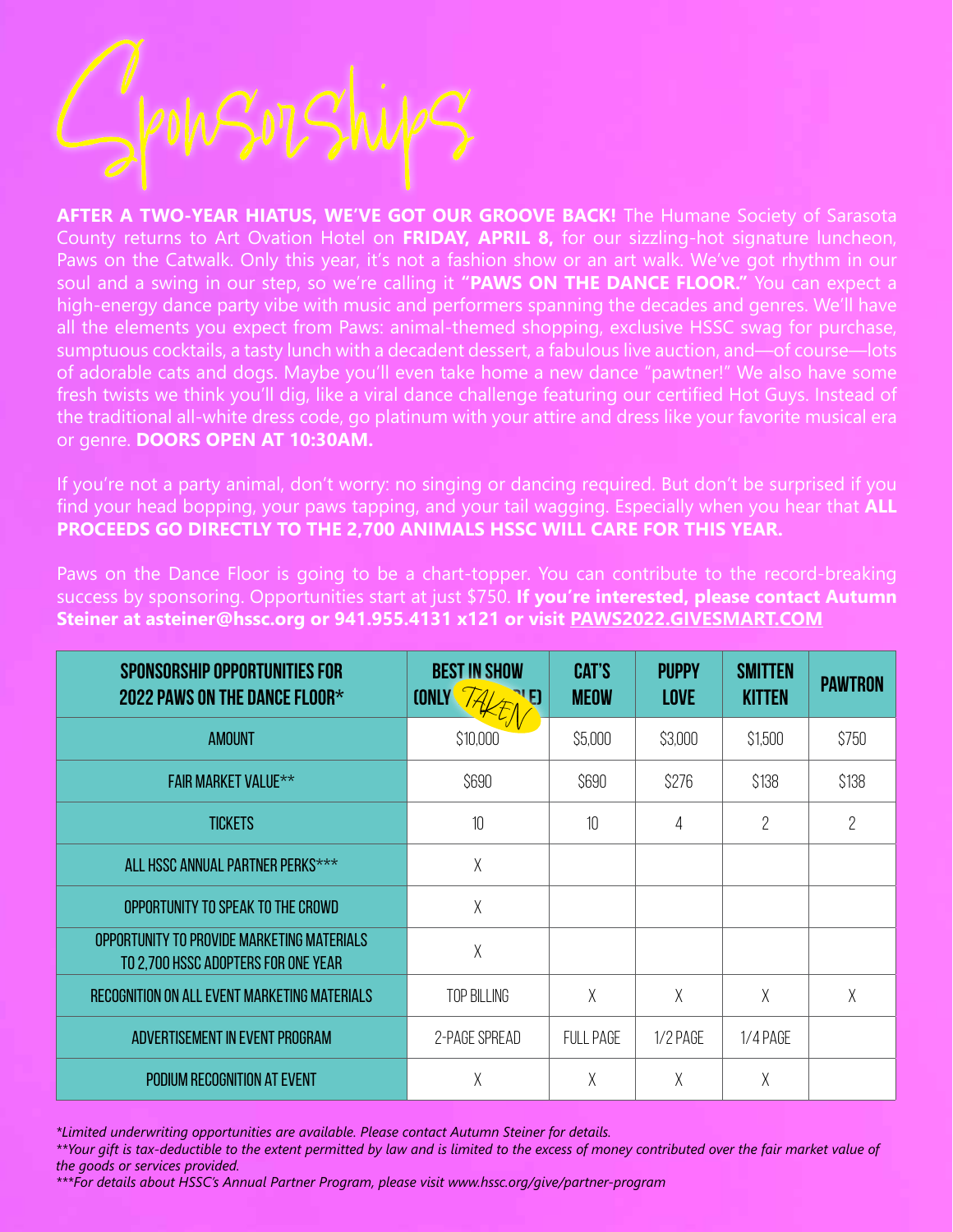

## **2022 paws on the dance floor sponsorship form**



**YES!** We want to help make this the most successful Paws ever by sponsoring.

Please complete this form and return to Autumn Steiner at the address below. If you prefer to pay online with credit card, you can do so securely at **paws2022.givesmart.com**

| $\mathsf{EN}$ \$10,000 Best in Show (only 1 available) $\quad \_ \_ \$ \$5,000 Cat's Meow $\quad \_ \_ \$ \$3,000 Puppy Love |  |                                                             |  |  |
|------------------------------------------------------------------------------------------------------------------------------|--|-------------------------------------------------------------|--|--|
|                                                                                                                              |  |                                                             |  |  |
|                                                                                                                              |  |                                                             |  |  |
|                                                                                                                              |  |                                                             |  |  |
|                                                                                                                              |  |                                                             |  |  |
|                                                                                                                              |  |                                                             |  |  |
|                                                                                                                              |  |                                                             |  |  |
|                                                                                                                              |  |                                                             |  |  |
|                                                                                                                              |  |                                                             |  |  |
|                                                                                                                              |  |                                                             |  |  |
|                                                                                                                              |  | Enclosed is my check for \$                                 |  |  |
|                                                                                                                              |  |                                                             |  |  |
|                                                                                                                              |  | Please charge my credit card in the amount of $\$\_$ $\$\_$ |  |  |
|                                                                                                                              |  |                                                             |  |  |
|                                                                                                                              |  |                                                             |  |  |

#### **Please return completed form to Autumn Steiner at the Humane Society of Sarasota County: 2331 15th Street, Sarasota, FL 34237 | P: 941.955.4131 x121 | E: asteiner@hssc.org**

THE HUMANE SOCIETY OF SARASOTA COUNTY, INC., A PRIVATE, NON-PROFIT 501(c)(3) CORPORATION REGISTERED WITH THE FLORIDA DEPARTMENT OF AGRICULTURE & CONSUMER SERVICES (CH239), RECEIVES 100% OF ALL DONATED FUNDS. A COPY OF THE OFFICIAL REGISTRATION AND FINANCIAL INFORMATION MAY BE OBTAINED FROM THE DIVISION OF CONSUMER SERVICES BY CALLING TOLL-FREE (800)435-7352 WITHIN THE STATE OR VISITING WWW.FRESHFROMFLORIDA.COM. REGISTRATION DOES NOT IMPLY ENDORSEMENT, APPROVAL OR RECOMMENDATION BY THE STATE.